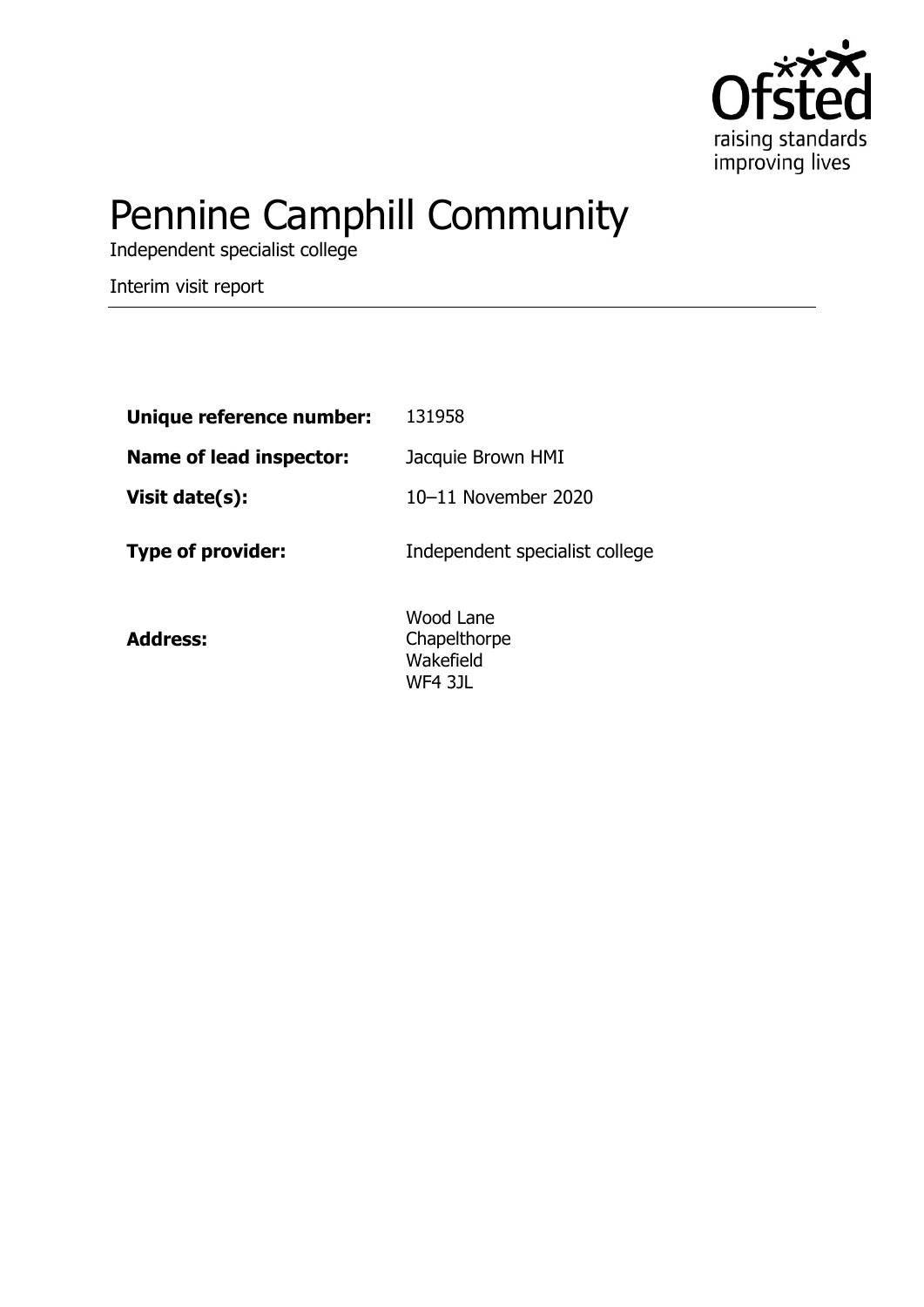

# **Interim visit**

# **Context and focus of visit**

On 17 March 2020, all routine inspections were suspended due to the COVID-19 (coronavirus) pandemic. As part of our phased return to routine inspections, we are carrying out '[interim visits](https://www.gov.uk/guidance/interim-phase-further-education-and-skills-providers#interim-visits)' to further education and skills providers. Interim visits are to help learners, parents, employers and government understand how providers are meeting the needs of learners in this period, including those with high needs and those with special educational needs and/or disabilities.

We intend to return to routine inspection in January 2021 but will keep the exact timing under review.

The focus of these visits is on the themes set out below and the findings are based on discussions with leaders, managers, staff and learners.

Following changes to government guidance and the imposition of COVID-19 lockdown restrictions, we made this visit remotely to reduce pressure on the provider.

## **Information about the provider**

Pennine Camphill Community is an independent specialist college that provides further education and training for learners aged between 16 and 25 who have learning difficulties and/or disabilities. The college is located near Wakefield on a 54 acre site. It offers residential and day provision for up to 48 weeks a year. There are 51 learners on study programmes, of whom six attend as residential learners. On the college campus, there are community houses, practical craft workshops, a market garden, a farm and a riding school.

### **What actions are leaders taking to ensure that they provide an appropriate curriculum that responds to the reasonable needs of learners and stakeholders and adapts to changed circumstances?**

Leaders and managers reported that learners did not respond well to working from home during the initial period of the COVID-19 restrictions. Teachers delivered online activities and posted paper-based work to learners, but learners did not readily associate being at home as a time to learn, so they were reluctant to complete the work. In response, teachers identified other practical activities that learners could complete at home to continue with their learning. Learners reported that they found this approach helpful in supporting them.

Leaders and managers explained how they have responded to the challenges in providing a curriculum that enables learners to develop their knowledge, skills and behaviours during the period of COVID-19 restrictions. Their biggest challenge has been the decrease in the number of opportunities for learners to carry out external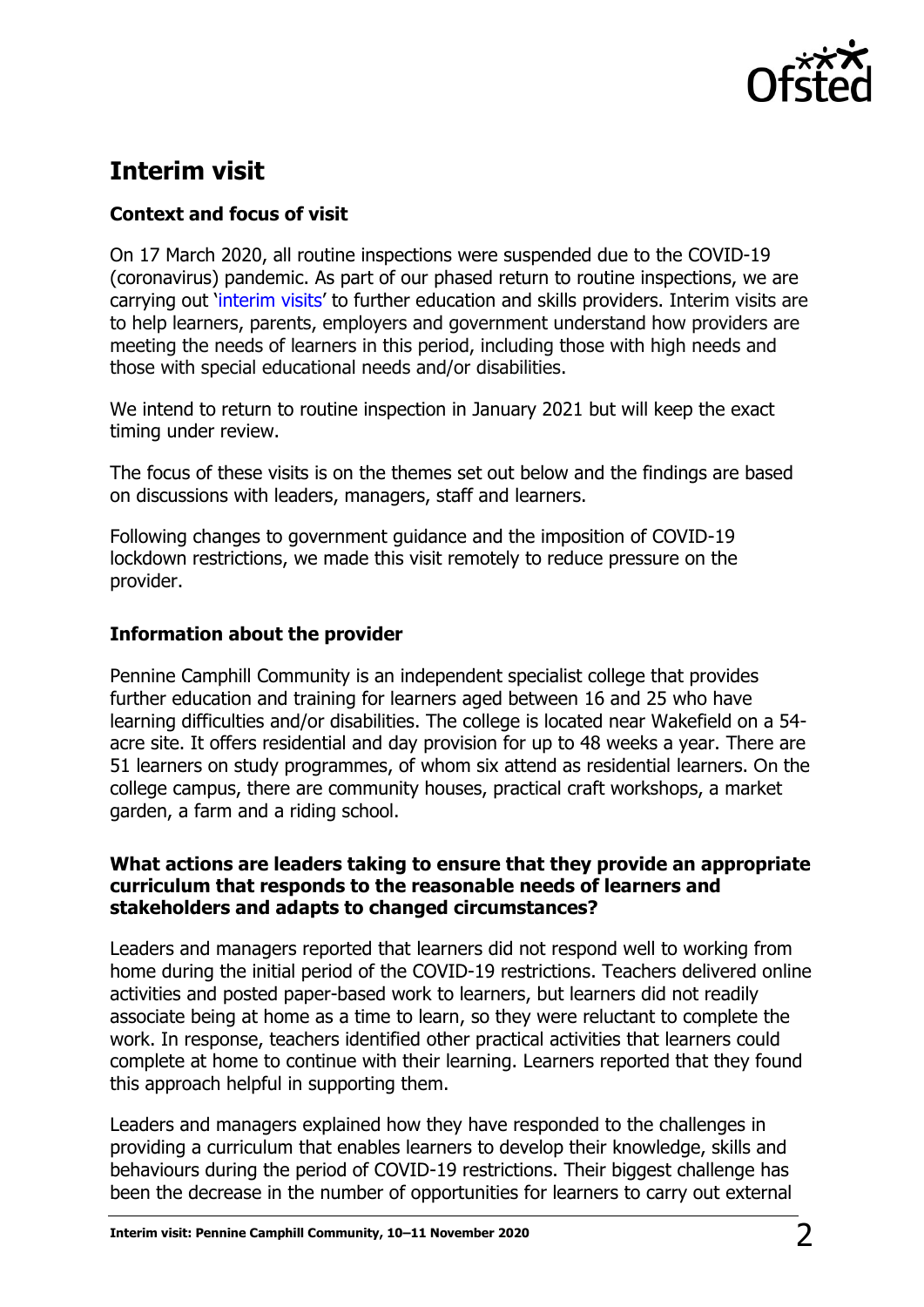

work placements. They have responded to this by creating enterprises at the college and craft sales in the community. For example, a new catering business has responded to a business need on-site and provides work experience for learners.

Leaders and managers have also continued to work with other organisations to provide work experience for learners. For example, they worked with 'The Real Junk Food' project during the period of COVID-19 restrictions to plan future placements for learners. The project will offer work experience for learners in warehouses and in distributing food boxes.

Leaders and managers described the actions that they have taken to develop the curriculum. Teachers use vocational lessons as a vehicle for learners to achieve the skills and objectives outlined in their educational and healthcare (EHC) plans. They also use project activity in vocational sessions to develop learners' enterprise skills and their ability to work collaboratively, as they would need to in a workplace.

#### **What steps are leaders, managers and staff taking to ensure that the approaches used for building knowledge and skills are appropriate to meet the reasonable needs of learners?**

Initially, as learners returned to college, teachers focused on learners' understanding of the COVID-19 health and safety measures. Staff used techniques such as social stories and frequent recapping to ensure that learners knew what to do to stay healthy and safe in college.

Staff have now increased their focus on building learners' confidence and self-esteem as, for many, this declined during the initial period of COVID-19 restrictions. The return to routine and structure has been important in enabling learners to make progress in developing their knowledge and skills. Most learners are very pleased to be back at college with their friends and teachers.

Learners' progress during the initial period of COVID-19 restrictions was most successful when teachers supported learners to develop their practical skills at home. Teachers identified activities that learners could carry out at home and tried to use them to help learners to meet the targets in their EHC plans. For example, learners worked with their parents to make scrub bags for the National Health Service and teachers identified mathematics work that learners could complete as part of this activity. However, leaders and managers said that, for a few learners, these homebased activities did not enable them to work rapidly enough towards achieving their targets.

Leaders and managers reported that the COVID-19 pandemic has had a negative impact on the skills and confidence that learners need to prepare for employment. Teachers use careers lessons to provide activities that enable learners to rebuild their confidence in making job applications and participating in interviews.

Leaders and managers told us that the recent tightening of COVID-19 restrictions limits the taught curriculum for learners. For example, if learners need travel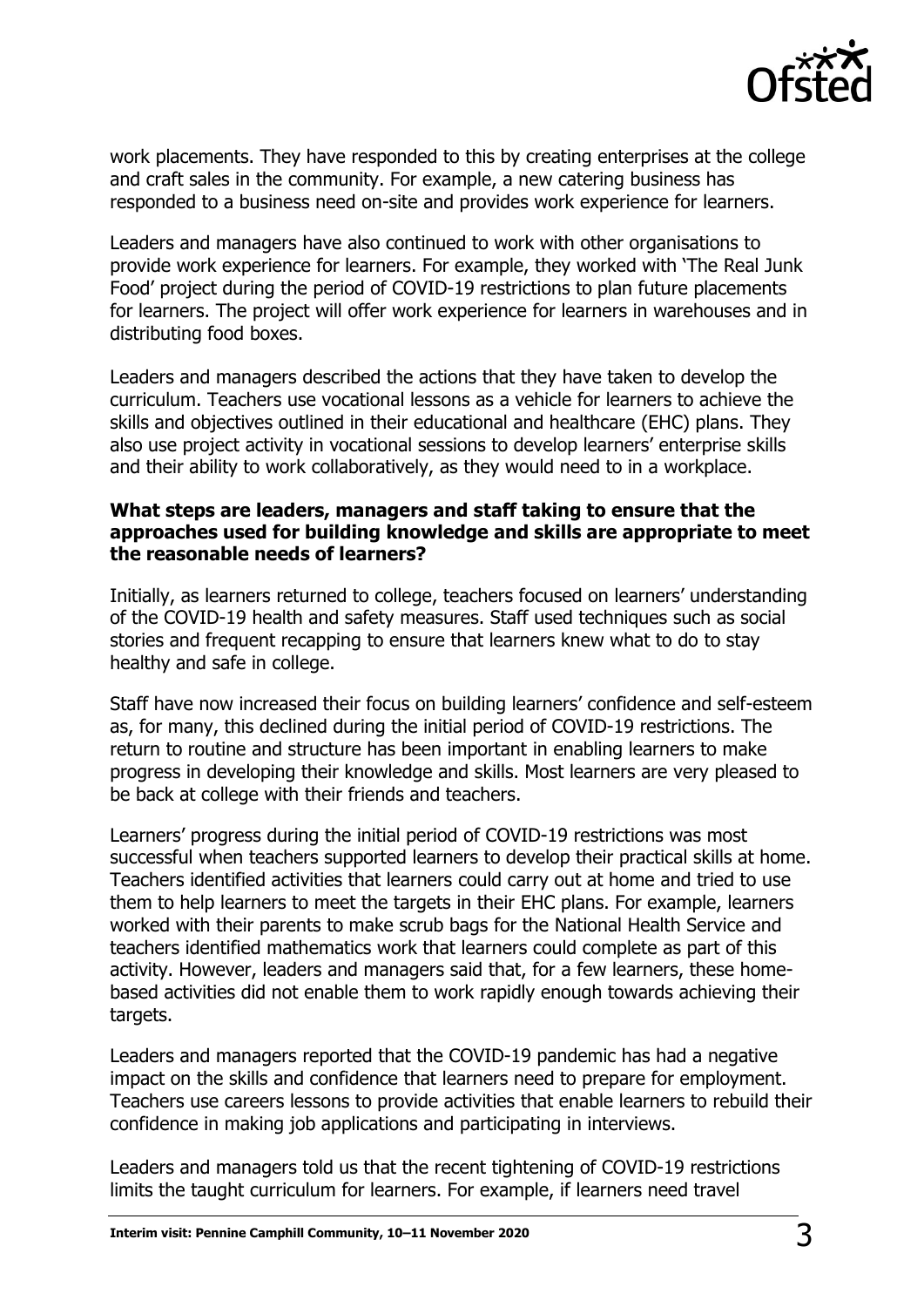

training, teachers can help them to read bus timetables and plan journeys, but learners cannot make the journey. Learners are not able to benefit from the wider experiences that they would normally undertake in the community, such as visiting leisure centres.

#### **How are leaders ensuring that learners are safe and well informed about potential risks, including from online sources?**

Leaders and managers have implemented a number of measures to keep learners safe in response to risks identified as a result of the COVID-19 pandemic. They have delivered training to staff and learners about online safety, mental health and how to minimise the risk of contracting the virus.

Teachers made weekly welfare calls when the college was closed to most learners and provided them and their parents or carers with contacts of external agencies. Leaders and managers completed a risk assessment of each learner, and enabled learners whom they considered to be at high risk to attend college during the period of COVID-19 restrictions.

Learners said that they understand the COVID-19 health and safety arrangements. They were able to explain the measures in place to keep everyone safe, including social distancing, wearing masks and washing hands regularly. They know who to contact if they have a safeguarding concern.